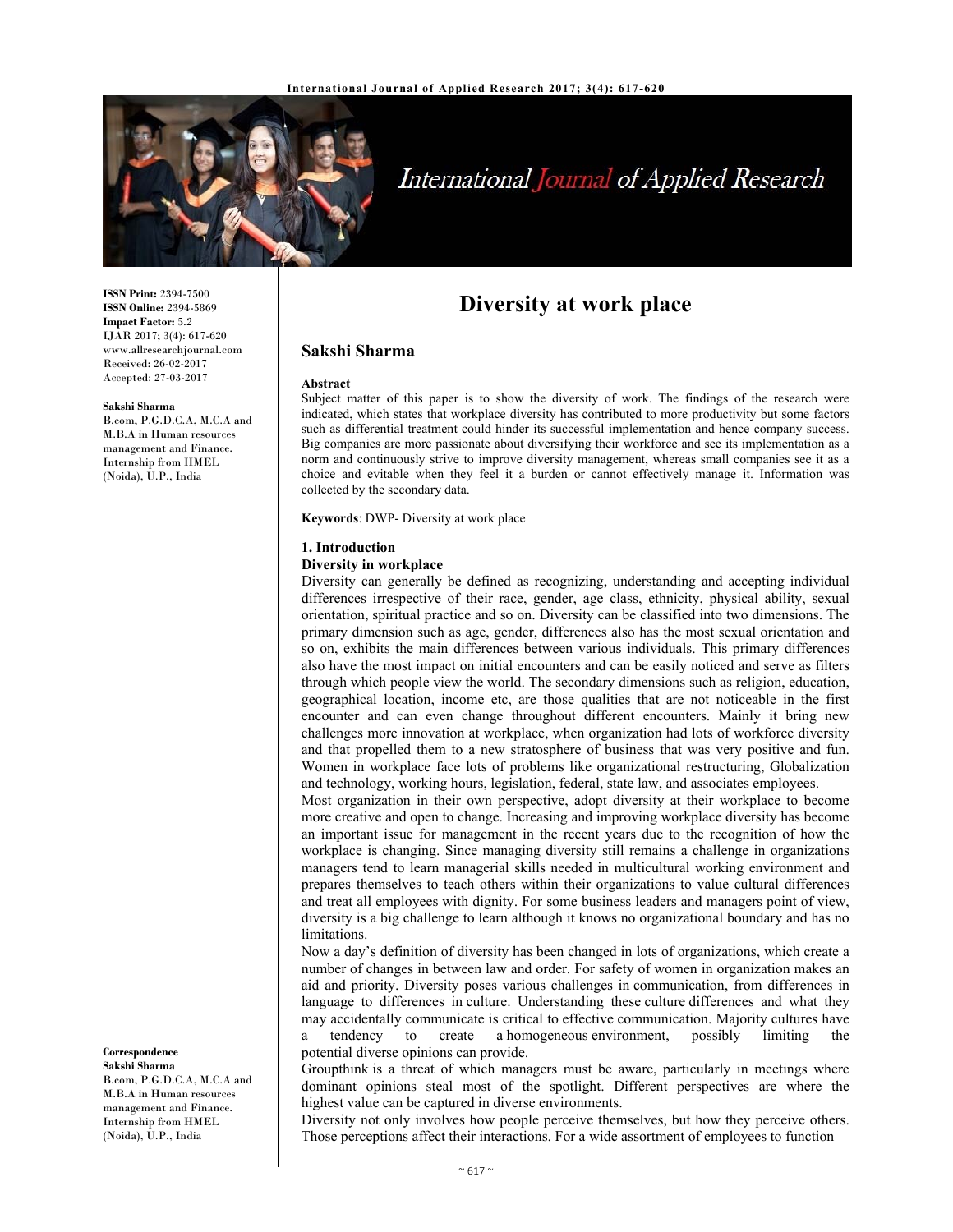effectively as an organization, human resource professionals need to deal effectively with issues such as communication, adaptability and change. Diversity will increase significantly in the coming years. Successful organizations recognize the need for immediate action and are ready and willing to spend resources on managing diversity in the workplace now. Driving a successful diversity strategy begins with the senior leaders, but to be fully sustainable it needs to be lived by every one of us. If that seems challenging, think about this: many leading researchers and social scientists have proven a link between diversity and productivity. In the United States, management researchers found that when people work directly with someone with at least one diverse trait, it challenges them to prepare more and work harder.

## **Objectives of the Research**

Here following are the objectives of research paper.

What is Diversity in workplace?

What challenges are faced by the diversity in workplace? Research Methodology:

This is a conceptual type of research paper. Secondary type of this is used for conducting of this research. The data is collected from books, internet, research papers and thesis. Review of Literature-

Organizations found to be most effective in their diversity efforts define diversity broadly, beyond race and gender, to include all of its dimensions. This means that everyone is included in this thing we call diversity. It is important to help employees understand that diversity includes all characteristics and experiences that define each person as an individual. Success in workforce diversity begins with an active and visible commitment by senior leaders. Diversity strategies are doomed or severely limited without a sincere commitment from the top. Best-of-class organizations align diversity goals and objectives with the company's mission and goals. Diversity, thereby, becomes integrated as an organizational priority. Consider making diversity a core value or strategic objective of the organization. Designed to correct historical wrongs, Affirmative Action programs have been instrumental in opening doors of employment opportunity for women and minorities, and Equal Employment Opportunity (EEO) laws have prohibited discrimination in the workplace. While Affirmative Action and EEO help to complement a workforce diversity strategy, they are not synonymous with diversity, and it is important to make this distinction. Diversity is proactive, as opposed to reactive, and calls for change within the culture of the organization. With inclusion at its core, diversity favors all. Diversity is more than a moral imperative—it is a business opportunity. This message must be clearly communicated to the workforce. A quick review of demographic shifts within the U.S. population and marketplace provide ample rationale in support of diversity. However, it is equally important that organizations examine and share data related to current and projected demographics within their specific market or community. Who are you serving now? Who will you be serving in the future? Does your workforce adequately reflect your customer base? Use hard data to support your business case for diversity.

**Create a diversity plan and hold leaders and managers responsible for diversity.** Implementing diversity is not a single person's responsibility. To be effective, responsibility for diversity must be shared throughout the organization; its

leaders and managers must be held accountable for diversity goals and measurable results.

#### **Increase the numbers of underrepresented populations at all levels of the organization**

Organizations should make it a priority to increase their number of underrepresented populations throughout various levels of the organization. Most often, this means expanding the numbers of racial and ethnic minorities, female executives and people with disabilities. Remember that a diverse workforce better serves a diverse customer base, enhances innovation, makes the organization more adaptable, and often increases financial performance.

### **Manage inclusion**

Like other major changes within an organization, changes in workforce composition must be managed. Through strong and consistent communication, information sharing, and diversity education, employees must be prepped for anticipated changes. Demographic shifts create tension in organizations, and tensions often challenge our conditioning. Proper management of an inclusive workforce, however, can result in long-term benefits overall. Stay the course and understand that building harmony takes time and patience.

### **Establish an internal diversity committee**

A company diversity committee can be instrumental in engaging employees to take an active role in diversity initiatives. The committee can plan diversity awareness events and activities, disseminate diversity education information and materials, and serve in an advisory capacity to senior leaders.

### **Provide a safe place for dialogue on diversity issues**

Employees need to be able to communicate their concerns and/or satisfaction-related to issues of diversity. Honest, open dialogue can be healthy for individuals and organizations, but must be accommodated by safe, supportive environments for sensitive dialogue. Facilitated study circles, peace circles or roundtable discussions can be used to implement productive dialogue on diversity

#### **Discussion and conclusion**

Today we are more and more concern is given to DWP because society is getting more effects from the working policies of the companies. Society expectations are increasing towards the social development by the companies. So, it has become necessary for the companies to practice social responsibilities to enhance their image in the society. Even though companies are taking serious efforts for the sustained development, some critics still are questioning the concept of DWP. There are people who claim that DWP underlies some ulterior motives. The major barriers that have inhibited the employment, development, retention, and promotion of diverse groups in the workplace can be categorized into two types. The first type of barrier is organizational in nature and comes from the workplace environment. The second type of barrier is individual and comes from the employees themselves. The six organizational barriers which are most likely to inhibit the advancement of diverse groups in the workplace are (1) negative attitudes and discomfort toward people who are different, (2) discrimination, (3) prejudice, (4) stereotyping,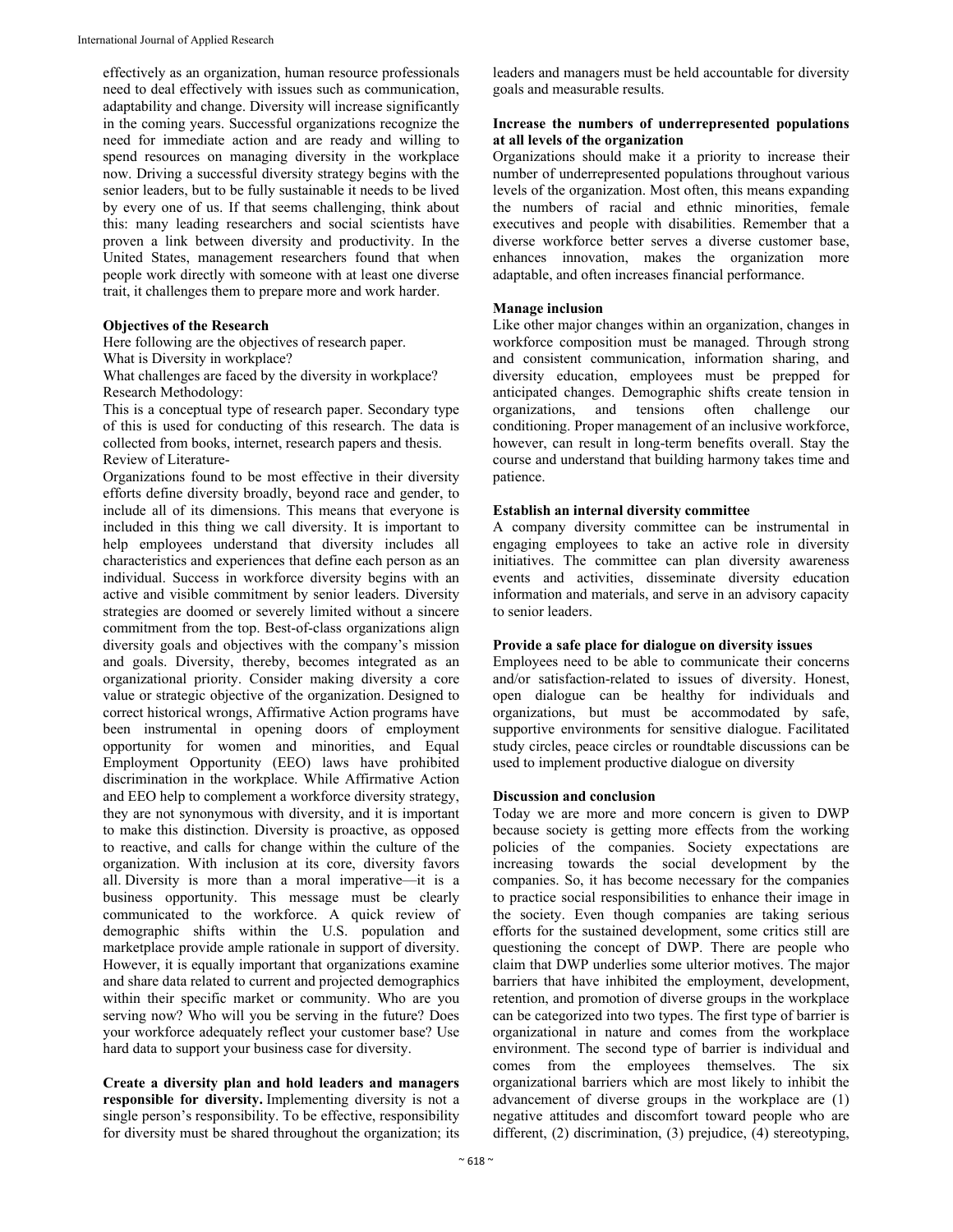(5) racism, and (6) bias. The six individual barriers that are most likely to inhibit the advancement of diverse groups in the workplace are (1) poor career planning, (2) inadequate skill preparation, (3) lack of organizational political savvy, (4) lack of proper education, (5) low self-esteem, and (6) poor self-image. Diversity should be defined in the broadest sense in order to include all the different characteristics that make one individual different from another. Also, another reason for making the definition all-inclusive is that it recognizes everyone as part of the diversity that should be valued. The six factors most likely to influence diversity in the workplace are (1) demographic changes, (2) global marketplace, (3) economics, (4) comfort with being different, (5) a diverse customer base, and (6) Equal Employment Opportunity and Affirmative Action programs. The four major reasons that organizations manage diversity are (1) to improve productivity and remain competitive, (2) to form better work relationships among employees, (3) to enhance social responsibility, and (4) to address legal concerns. The six best strategies for managing diversity are (1) training and education programs, (2) organizational policies that mandate fairness and equity for all employees, (3) mentoring programs, (4) performance appraisal systems that are nondiscriminatory, (5) outreach programs, and (6) career development programs. Other important recommendations for managing diversity are to obtain top management support, to integrate diversity into all company functions, to use a combination of strategies, and to create a corporate culture that supports diversity. Diversity training needs to begin with increasing awareness of what the concept of diversity is and why it is important. The skill training, then, should provide the specific information needed to create behavior changes that are required to effectively manage and work within a diverse workforce. Then, application strategies and support needs to be provided so that diversity awareness and skills can be applied to improving work performance. The major goals of diversity training are to increase organizational effectiveness and personal effectiveness. The ten components of an effective diversity training program are (1) commitment and support from top management, (2) inclusion as part of the organizational strategic plan, (3) meeting the specific needs of the organization, (4) utilizing qualified trainers, (5) combining with other diversity initiatives, (6) mandatory attendance, (7) creating inclusive programs, (8) providing trust and confidentiality, (9) requiring accountability, and (10) conducting evaluation. The future trends related to diversity include the following: Society will become more diverse and, therefore, the workforce and the marketplace will become more diverse; there will be more globalization of corporations, which will lead to a more global workforce, marketplace, and economy; diverse work teams will be a reality in organizations; diversity will become more of a business concern than a social concern and be more closely linked to competitive strategies; diverse populations will make more money and spend more money and this increase in wealth will empower diversity; senior managers will become more involved in diversity issues because they will realize that the diverse workforce needs to be better utilized in order to remain competitive; more managers will face the challenge of dealing with backlash; and diversity training will be integrated more with other types of training. Over the past two decades, policy makers and others have worried about the size and composition of the clinical research

workforce, especially because of the changing demographics of the U.S. population and the concomitant implications for biomedical research and health care. Ethnic changes in the population present new challenges for understanding the health of certain populations. In addition, growing segments of the population, such as older women, will present special challenges for healthcare delivery. The increased diversity of the overall workforce, in addition to enhancing its vitality, may encourage greater participation of underrepresented minorities and women in clinical research. The benefits of their increasing representation in the clinical research workforce include greater clinical trial accrual of under-represented minorities, robust hypothesis generation for research questions related to women and minority populations, and the likelihood that clinical research will more greatly benefit minority communities.

Unfortunately the study scope, as framed by the questions in the study charge, was much broader than the body of available data. The committee found that the first three issues in the study charge could not be answered fully because of the lack of data on the clinical research workforce. This absence of data severely limited the ability of the committee to address questions regarding supply and demand and outcome measures for existing training efforts. Data on the private sector workforce are also not available, similarly limiting the committee's ability to address the study charge about the needs of the private sector.

The committee found, as others before them, that the single most significant impediment to achieving a better understanding of the problem was the lack of a clear, commonly agreed-upon definition of clinical research. This lack codifies the inability to set standard data definitions and will continue to hobble future attempts to understand and characterize the clinical research workforce.

Thus, the collection and analysis of data on the clinical research workforce—and clinical research overall continues to be a challenge. More data are needed to monitor progress on the clinical research workforce; the use of standard definitions among federal agencies, careful tracking of the subsets of clinical research, and systematic evaluation of existing training efforts would be beneficial. Data standardization would also allow a better review of the composition and outcomes of study sections, which would ensure that women and minority clinical researchers are appropriately represented.

Greater numbers of physician-scientists and nurses are needed in the coming years to sustain the clinical research enterprise. Achieving these greater numbers requires examining the training and career paths for clinical research. Leaders in the field have continued to point out that the lack of a defined career path and the lengthy and costly training necessary to conduct clinical research are deterrents to entering the field. Many feel that a major and persistent obstacle to increasing the numbers of clinical researchers is the lack of regard for clinical research as a discipline in academic settings. Students who face numerous challenges to achieving career success—women and minority students face still additional challenges—may find other career paths less daunting.

More vigorous recruiting of students at earlier stages is needed to replenish the pipeline to clinical careers and in particular to reach minority populations. Various types of training programs and career tracks foster the development and retention of women and minorities in the clinical